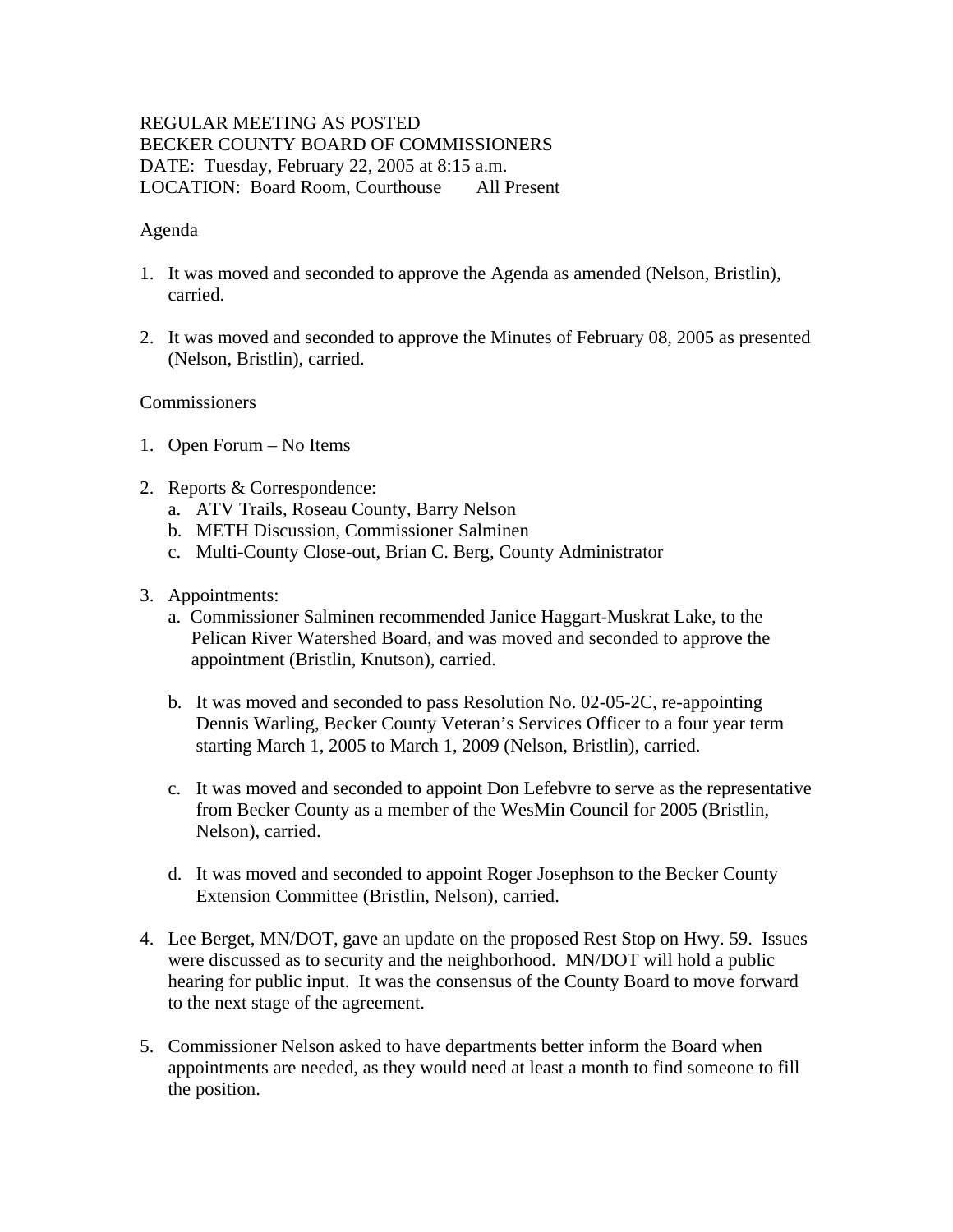- 6. Brian C. Berg, County Administrator, reviewed the (6) Goals for 2005 and how we are doing reaching and maintaining these goals.
- 7. The METH problem was discussed and suggestions were made by the Board of things we can do in the future. A great deal of emphasis was on programs to reach schools, and our affiliation with the WACCO programs could be utilized.
- 8. Meeting Attendance:
	- a. It was moved and seconded to approve any Commissioners attendance at the Small Business Resource Fair held at the Shooting Star Casino and Convention Center on Friday, March 4, 2004 (Bristlin, Mulari), carried.
	- b. It was moved and seconded to approve any Commissioners attendance at the AMC Legislative Conference 2005 on March 30 -31 (Knutson, Bristlin), carried.
	- c. It was moved and seconded to approve any Commissioners attendance at the Planning & Zoning Meeting on March 10, Becker County Courthouse at 7:00 p.m. to discuss language changes suggested by the Special Ordinance Committee (Bristlin, Knutson), carried. Per Diem will be paid.
- 7. County Board Per Diems were discussed, and it was the consensus of the board that travel on any day, including Board Meeting day, with a meeting the next morning would qualify for mileage and a Per Diem. It was the consensus of the Board to keep it simple and so to change the policy to read, "Board members would be allowed (1) Per Diem per day--unless paid by another entity." This will be addressed in the Finance Committee Minutes.

#### Finance

- 1. It was moved and seconded to approve the Claims with exceptions (Bristlin, Mulari), carried.
- 2. Highway Personnel Request and Sunnyside Update will be addressed later on the agenda.
- 3. It was moved and seconded to approve the new quarterly group purchase of computers for county departments. The purchase is for (21) computers; (1) Laptop; and (14) Monitors for a total of \$19,345. (Bristlin, Knutson), carried.
- 4. An update of the investment summary for the month of January was given.
- 5. It was moved and seconded to accept the recommendation of the Finance Committee in reviewing the Per Diem Policy to remove the word "not" from the policy stating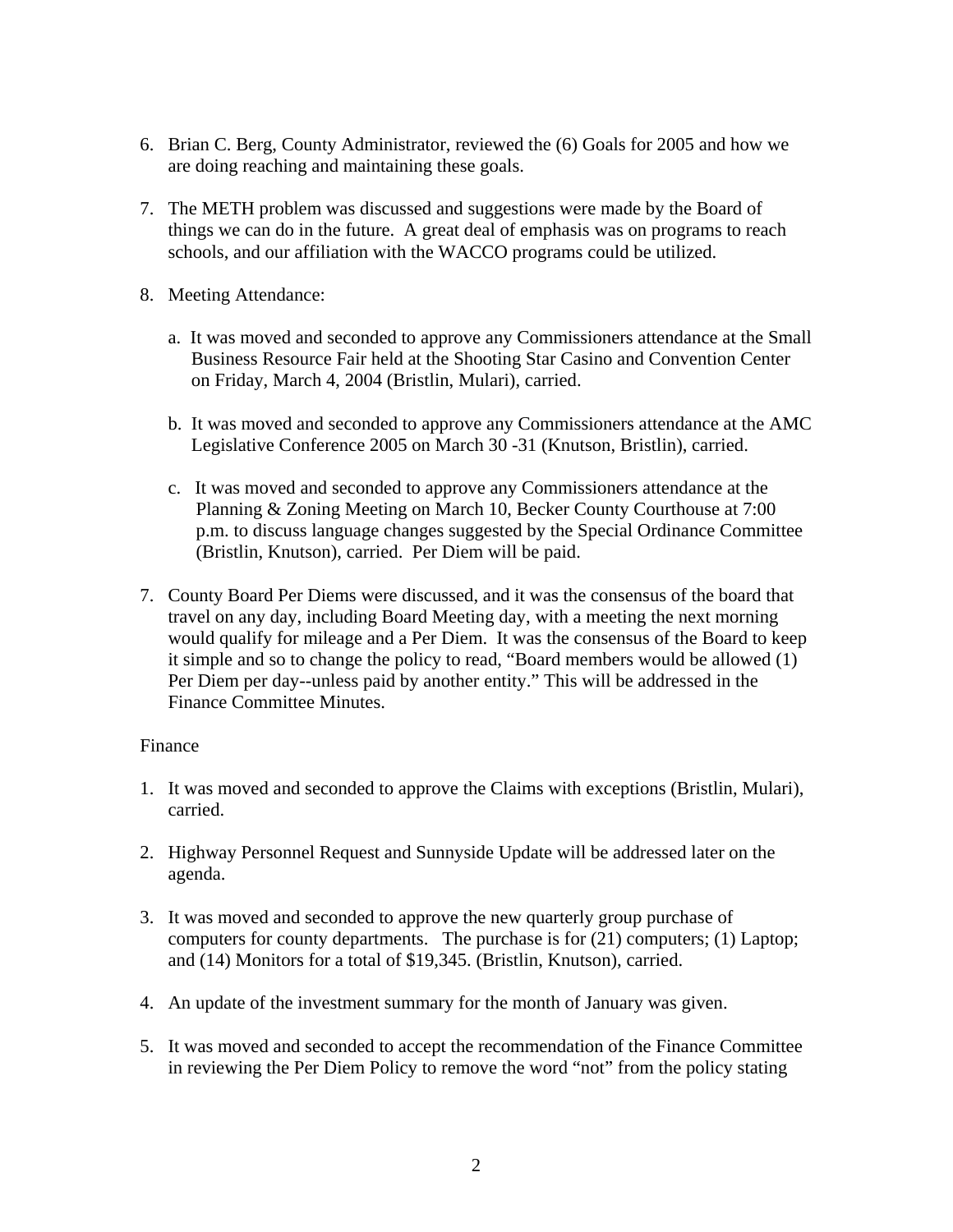not on a Board Day; and simply allowing payment of (1) Becker County per diem per day (Mulari, Bristlin), carried.

## Auditor

1. It was moved and seconded to approve the following Licenses (Bristlin, Nelson), carried.

Intoxicating On/Sale Liquor License, including Sunday Sales: Robert E. Beck Broken Wheel 3, (formerly Tommy's Bar) Detroit Township Off/Sale 3.2 Beer License: Robert E. Beck, Broken Wheel 3, (formerly Tommy's Bar), Detroit Township

- 2. It was moved and seconded to remove Resolution No. 01-05-2K from the table as an opinion from the County Attorney's Office answered all questions (Knutson, Bristlin), carried.
- 3. It was moved and seconded to pass Resolution No. 01-05-2K, approving the application for re-purchase of tax-forfeited lands for James D. Conklin for Parcel Numbers R53.0003.000 and R53.0005.000 (Knutson, Nelson), carried.

# Highway

1. It was moved and seconded to pass Resolution No. 02-05-2B, authorizing the County Engineer to advertise and hire temporary seasonal employees as follows: (3) longterm seasonal employees with a maximum six-month term, (2) for maintenance and (1) for construction; and (4) short-term seasonal employees with a maximum threemonth term, (1) auto body student from NWTC, (1) for maintenance and (2) for construction (Bristlin, Nelson), carried.

#### Human Services

1. It was moved and seconded to approve the Agenda (Bristlin, Mulari), carried.

It was moved and seconded to approve the following Purchase of Services Contract: Stellher Human Services – Family Community Support Services, Professional Home Based Services and Community Services to Disable Childen, Therapeutic Support of Foster Care and Children's Case Management (Bristlin, Knutson), carried. Nelson abstaining.

- 3. It was moved and seconded to accept the Public Assistance Applications (Bristlin, Nelson), carried.
- 4. It was moved and seconded to approve the Human Services Claims (Bristlin, Mulari), carried.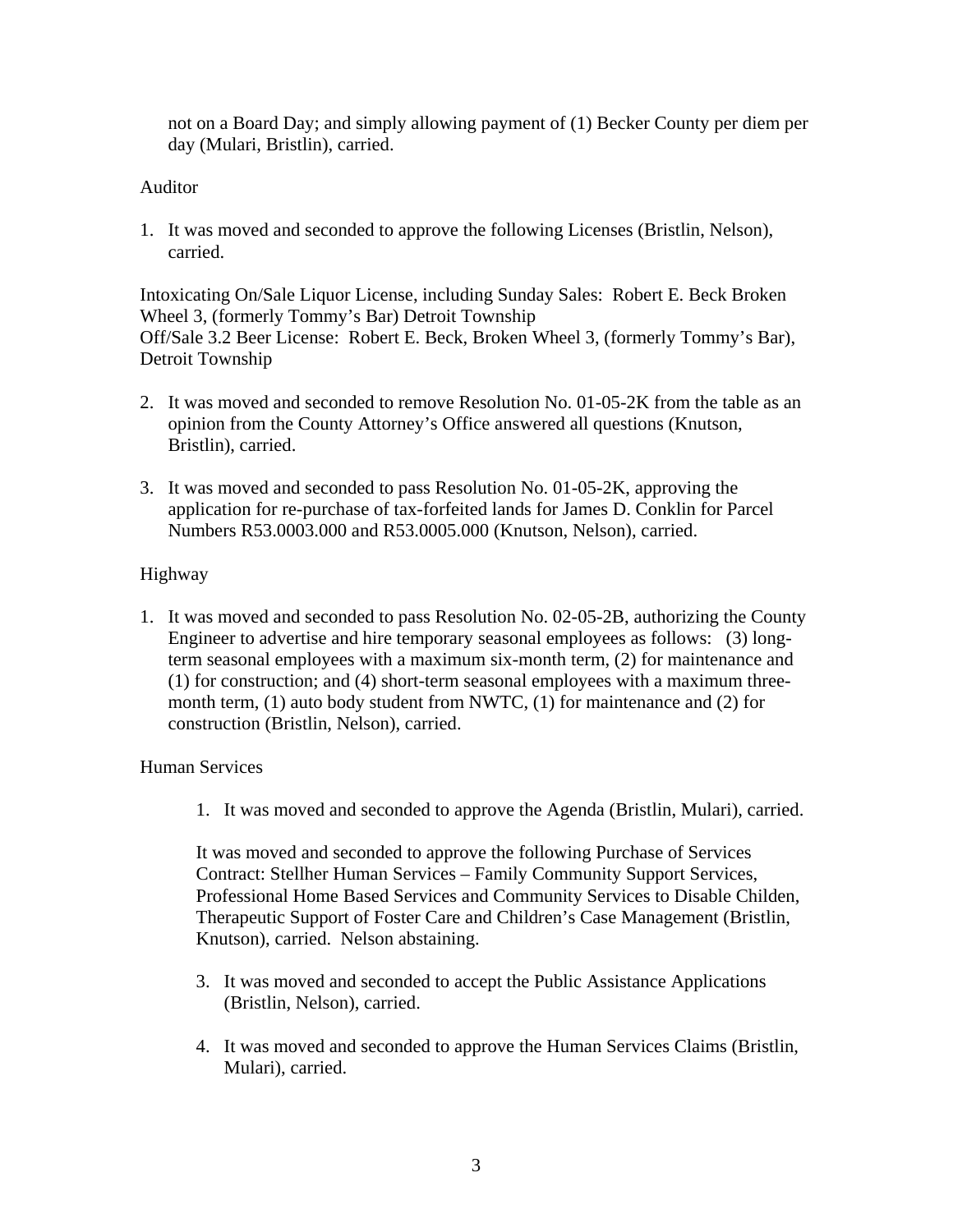# Community Health

- 5. It was moved and seconded to approve the List of Local Issues and Priorities Document, which will be sent to the Minnesota Department of Health (Bristlin, Knutson), carried.
- 6. It was moved and seconded to approve the Community Health Claims (Bristlin, Mulari), carried.

## Transit

- 7. A report was given on the Transit Building Project.
- 8. It was moved and seconded to approve the Transit Claims (Bristlin, Knutson), carried.

## NRM

1. It was moved and seconded to approve to advertise for bids for the Spring Tree Planting (Bristlin, Knutson), carried.

WesMin RC&D - Dean Schmidt presented a report on resource conservation and development.

1. It was moved and seconded to send Letters of Support of WesMin RC&D to our legislators: Collin Peterson, James Oberstar, Mark Dayton and Norm Coleman (Bristlin, Nelson), carried.

# Planning & Zoning

- 1. It was moved and seconded to approve the Agenda as amended (Bristlin, Nelson), carried.
- 2. It was moved and seconded to approve to set a public meeting time for March 10, 2005 at 7:00 p.m. in the upper court room of Becker County Courthouse to discuss the changes made by the Special Ordinance Committee (Bristlin, Knutson), carried.
- 3. It was moved and seconded to ratify the appointments made at the February 08, 2005 Board Meeting to the Planning Commission and the Board of Adjustments (Bristlin, Mulari), carried. Commissioner Salminen recommended Steve Spaeth to the Board of Adjustments; Commissioner Knutson recommended Al Chirpich to the Board of Adjustments and Jim Kovala to the Planning Commission.
- 4. Commissioner Bristlin recommended Waldo Johnson to the Planning Commission. It was moved and seconded to approve this appointment (Bristlin, Knutson), carried.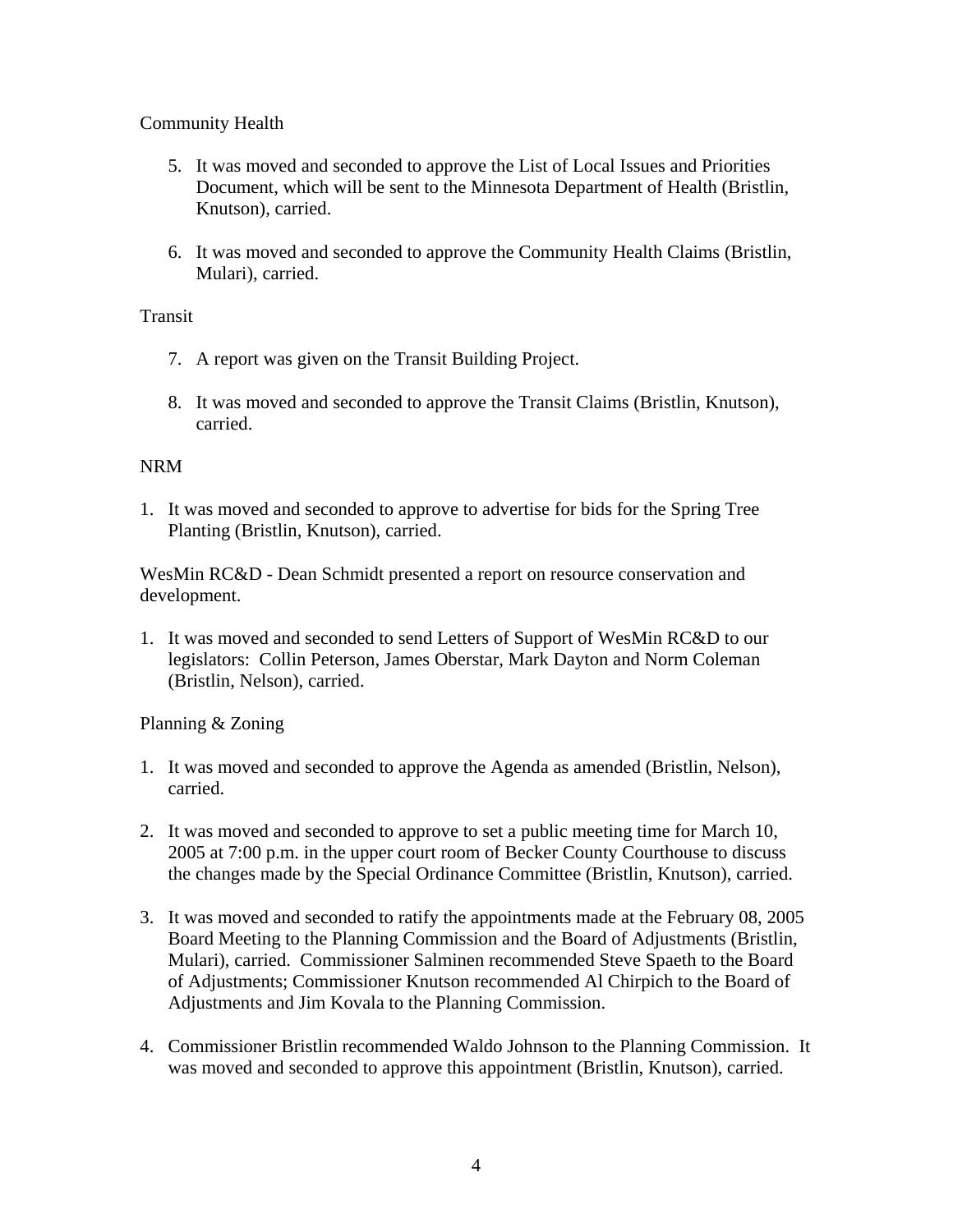#### Soil & Water

- 1. Public Hearing/Local Water Plan. Brad Grant, Soil & Water Officer, opened the Public Hearing at 1:00 p.m. to public comment. There were none speaking against, and there were some speaking for the Local Water Plan. After review of the Local Water Management Plan and a time for questions and answers, it was moved and seconded to Close the Public Hearing and approve Brad Grant to move forward with the Local Water Plan (Knutson, Nelson), carried.
- 2. Brad Grant, Soil & Water, presented a new 2005 Plat Book to each of the County Board members.

Sunnyside Care Center Update of Building Project—Tim Middendorf

Chuck Zimmerman, Director of Campus Operations, of ECUMEN, the managing company of Sunnyside Care Center was also present. He gave an update of the hiring process that will be followed to replace Tim Middendorf—who is leaving the first week in March. Tim gave an update of the recent Open House at Sunnyside. Tim reviewed the building process and discussed that the County Auditor is working with Sunnyside to finalize the billings for construction, which were run through the Becker County Auditor's Office. There was discussion of the amount paid for fixing the roof at Sunnyside. It was moved and seconded to table the decision of the responsibility of this bill until the March 08, 2005 Board Meeting (Nelson, Mulari), carried.

The County Board presented a plaque to Tim Middendorf in appreciation for all he has done for Becker County. Tim received a special thank you from the County Board.

There being no further business, the meeting was recessed until 5:00 p.m. at which time there will be a Public Information Meeting held to inform the public about the need for a Courthouse Addition.

The meeting was re-convened by the Board Chair at 5:00 p.m. Brian C. Berg gave a Power Point Presentation of the needs that the expansion would address to insure that justice is served. A Question and Answer session was opened to the public. A question was raised about moving the Courthouse out of the downtown area, and answered that several ideas have been explored and none were workable. The Courthouse must remain in the city limits. Also, the Detroit Lakes Chamber did a poll of downtown businesses for their opinion on the Courthouse remaining downtown. The Consensus of the poll was to have the Courthouse remain downtown, as this helps promote their businesses. There was mention of the capacity of the County Jail, and it was pointed out that the expansion would not house the Jail. Commissioner Salminen, Board Chair, reminded everyone that this is an Informational Meeting only. Other items discussed were methods for payment of the expansion and parking. There was a concern from the public in attendance that the County advertise the second Informational Meeting set for March 3, 2005 in other county papers. Justin Klementsion stated that he heard the announcement on the radio and read it in the paper both times it was advertised.